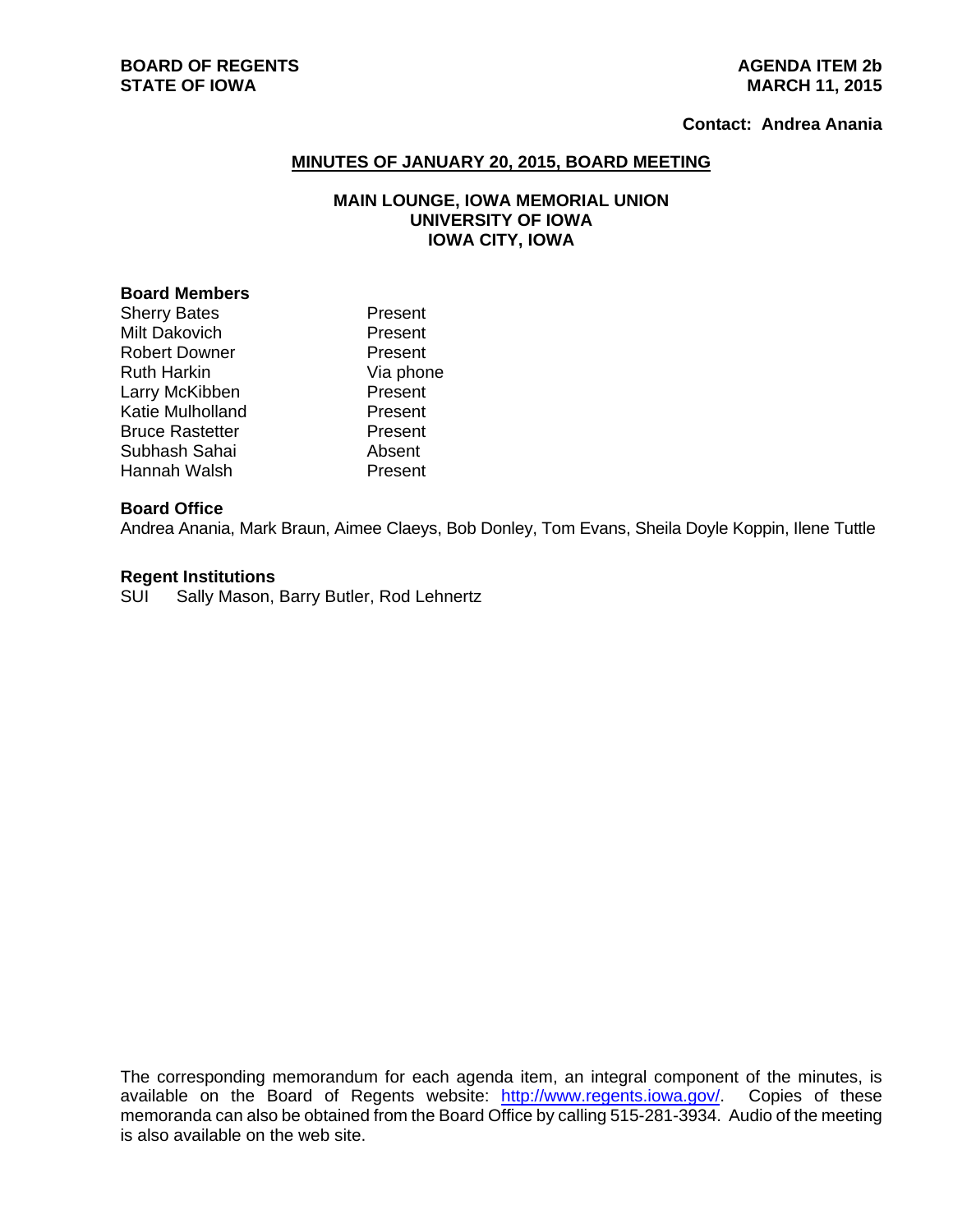### **Call to Order for January 20, 2015**

President Rastetter called the Board of Regents meeting to order at 10:00 a.m.

Roll Call:

| . ANAM'    | Rates | Jakovich | Jowner | ⊣arkın          | McKibben | Mu ilk<br>mlland |     | <b>Cohou</b><br>ai iai |  |
|------------|-------|----------|--------|-----------------|----------|------------------|-----|------------------------|--|
| Present    |       |          | . .    | $\ddotsc$<br>,, | . .      | . .              | . . |                        |  |
|            |       |          |        |                 |          |                  |     |                        |  |
| via nhone. |       |          |        |                 |          |                  |     |                        |  |

*\*via phone* 

#### **Evaluation of Institutional Head**

 MOVED by DOWNER, SECONDED by WALSH, to enter into closed session pursuant to Iowa Code §21.5(1)(i) for the performance evaluation of President Sally Mason.

| Reaent | Bates | Jakovich | Jowner | Harkır | McKibben | Mulholland | Rastetter | Sahai | Walsh |
|--------|-------|----------|--------|--------|----------|------------|-----------|-------|-------|
| Aye    |       |          |        |        |          |            |           |       |       |
| Absen  |       |          |        |        |          |            |           |       |       |

MOTION APPROVED by ROLL CALL.

*The Board convened in closed session at 10:05 a.m.* 

*The Board reconvened in open session at 10:24 a.m.* 

#### **Open Session**

On behalf of the Board, President Rastetter extended appreciation to President Mason for her leadership. All Board members gave examples of some of her specific accomplishments and achievements.

 MOVED by MCKIBBEN, SECONDED by DOWNER, to accept Sally Mason's resignation as President of the University of Iowa effective July 31, 2015.

| Regent | . )akovich | <b>Downer</b> | Harkir | McKibber | Mulholland | Sahai |  |
|--------|------------|---------------|--------|----------|------------|-------|--|
| Ave    |            | . .           |        |          |            |       |  |
| Ahsen  |            |               |        |          |            |       |  |

MOTION APPROVED by ROLL CALL.

 MOVED by WALSH, SECONDED by MULHOLLAND, to approve President Mason's request to exercise her option to continue her employment as a tenured faculty member effective July 31, 2015, as outlined in her June 21, 2007, appointment letter.

| Regent |  | ⊃owner | ⊣arkın | McKibber | Mulholland |  |  |
|--------|--|--------|--------|----------|------------|--|--|
| Ave    |  |        |        |          |            |  |  |
| Ahse   |  |        |        |          |            |  |  |

MOTION APPROVED by ROLL CALL.